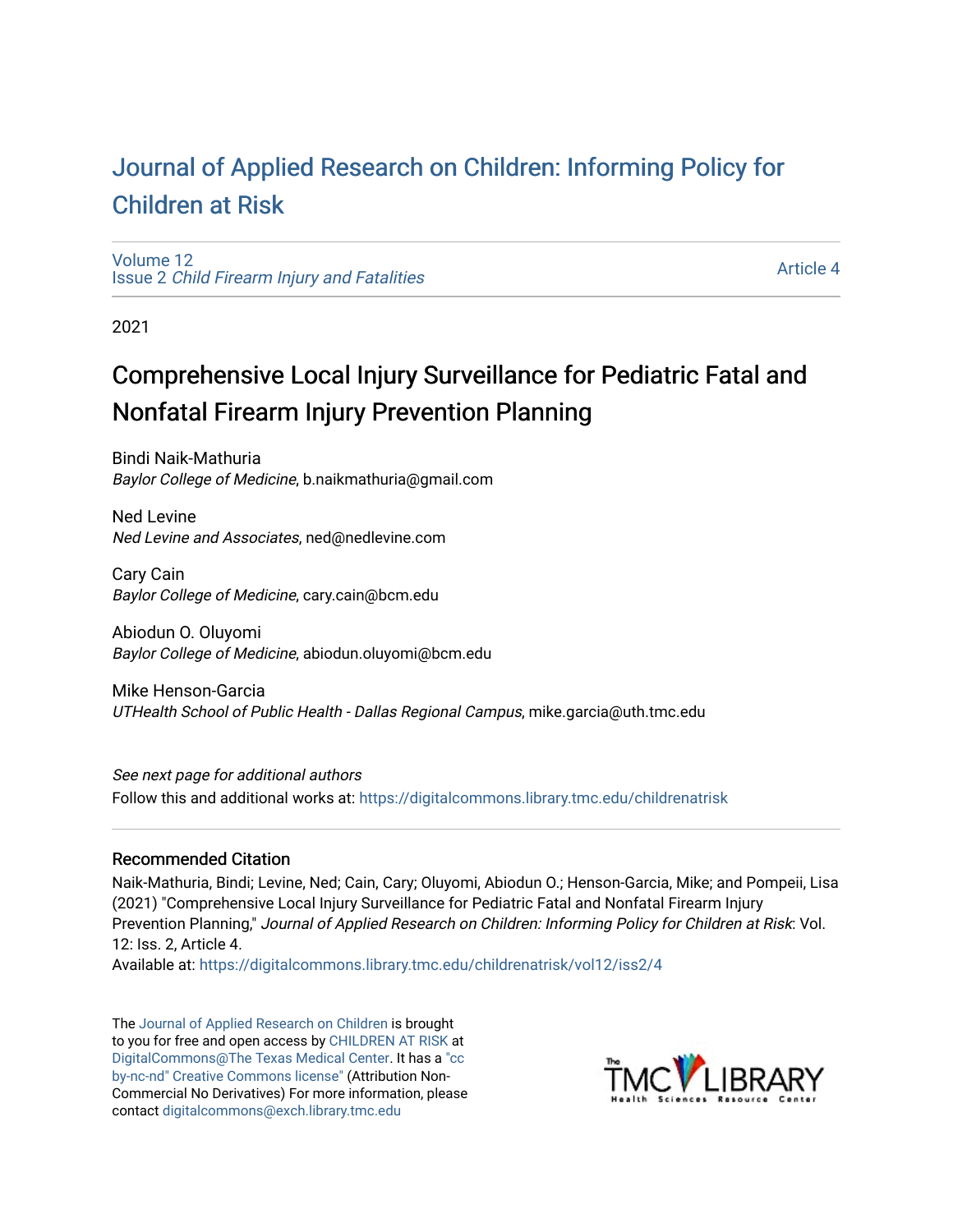## Comprehensive Local Injury Surveillance for Pediatric Fatal and Nonfatal Firearm Injury Prevention Planning

### Authors

Bindi Naik-Mathuria, Ned Levine, Cary Cain, Abiodun O. Oluyomi, Mike Henson-Garcia, and Lisa Pompeii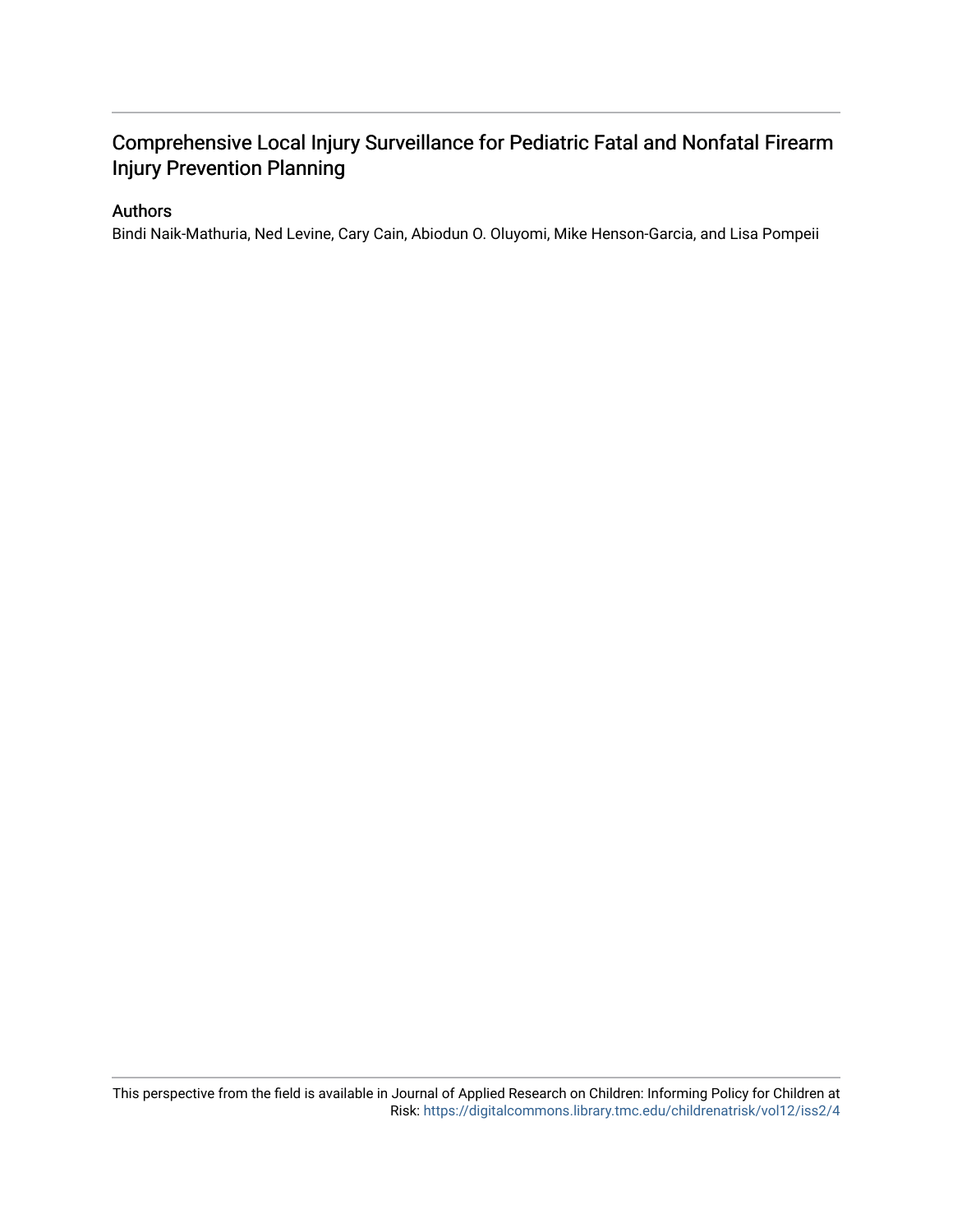Since 2019, injuries from firearms have surpassed motor vehicle crashes as the *leading* cause of death among children and youth (0-19 years) in the United States.<sup>1</sup> Furthermore, the US has a nearly 25 times higher firearm homicide rate compared to other developed countries.<sup>2</sup> Therefore, firearm injury prevention, particularly for children and youth, is a significant public health priority.

In the Centers for Disease Control and Prevention's (CDC's) public health approach to injury prevention, *defining the problem* based on evaluation of injury data is the first step that should be undertaken before prevention strategies are implemented for maximum effectiveness.<sup>3</sup> It is important to realize that fatalities due to firearm injuries are only part of the problem as nonfatal firearm injuries are 2 to 3 times more common than fatal injuries in children and youth.<sup>4,5</sup> Among children who survive firearm injuries, a third have a physical disability and 60% experience psychological sequelae.<sup>6,7</sup> Therefore, the national discussion around consequences of firearm violence *must* include nonfatal injuries, especially in the pediatric population.

To fully define the problem of firearm injury, information from multiple sources needs to be gathered through ongoing surveillance efforts.<sup>8</sup> Currently, no single national, regional, or local surveillance system captures fatal and nonfatal firearm injury events in a comprehensive fashion. The CDC has numerous publicly available surveillance systems that include national firearm-related injury data and estimates, but these focus solely on firearm fatalities. One of these is the National Violent Death Reporting System (NVDRS)<sup>9</sup>, a state-based surveillance system that pools violent death data for homicides, suicides, and unintentional firearm-related deaths from law enforcement, medical examiners, toxicology reports, and death certificates. This database also captures contextual details surrounding the deaths such as alcohol abuse, job problems, or mental health stressors. The Web-Based Injury Statistics Query and Reporting System (WISQARS) is populated by the National Vital Statistics System (NVSS). <sup>10</sup> This online fatal injury system allows for querying national-level firearm mortality estimates and is stratified by various demographic characteristics such as age, race, and gender as well as some contextual details such as intent. Since 2019, however, the nonfatal firearm data for children has been deemed not reliable due, in part, to changes in hospital participation resulting from hospital closures or mergers.<sup>11</sup> The Wide-ranging ONline Data for Epidemiologic Research (WONDER) database, populated by NVDRS, provides slightly more contextual detail for firearm deaths than WISQARS but also does not include nonfatal firearm injury data.<sup>12</sup>

The Federal Bureau of Investigation's (FBI's) Uniform Crime Report documents homicides occurring in the US for children and adults but does not capture suicides or nonfatal firearm-related injuries.<sup>13</sup> Additionally, the Bureau of Justice Statistics (BJS) conducts the National Crime Victimization Survey annually among a representative sample of US residents who are interviewed about the frequency, characteristics, and consequences of nonfatal crimes.<sup>14</sup> However, it does not include data regarding violent events among children younger than 12 years.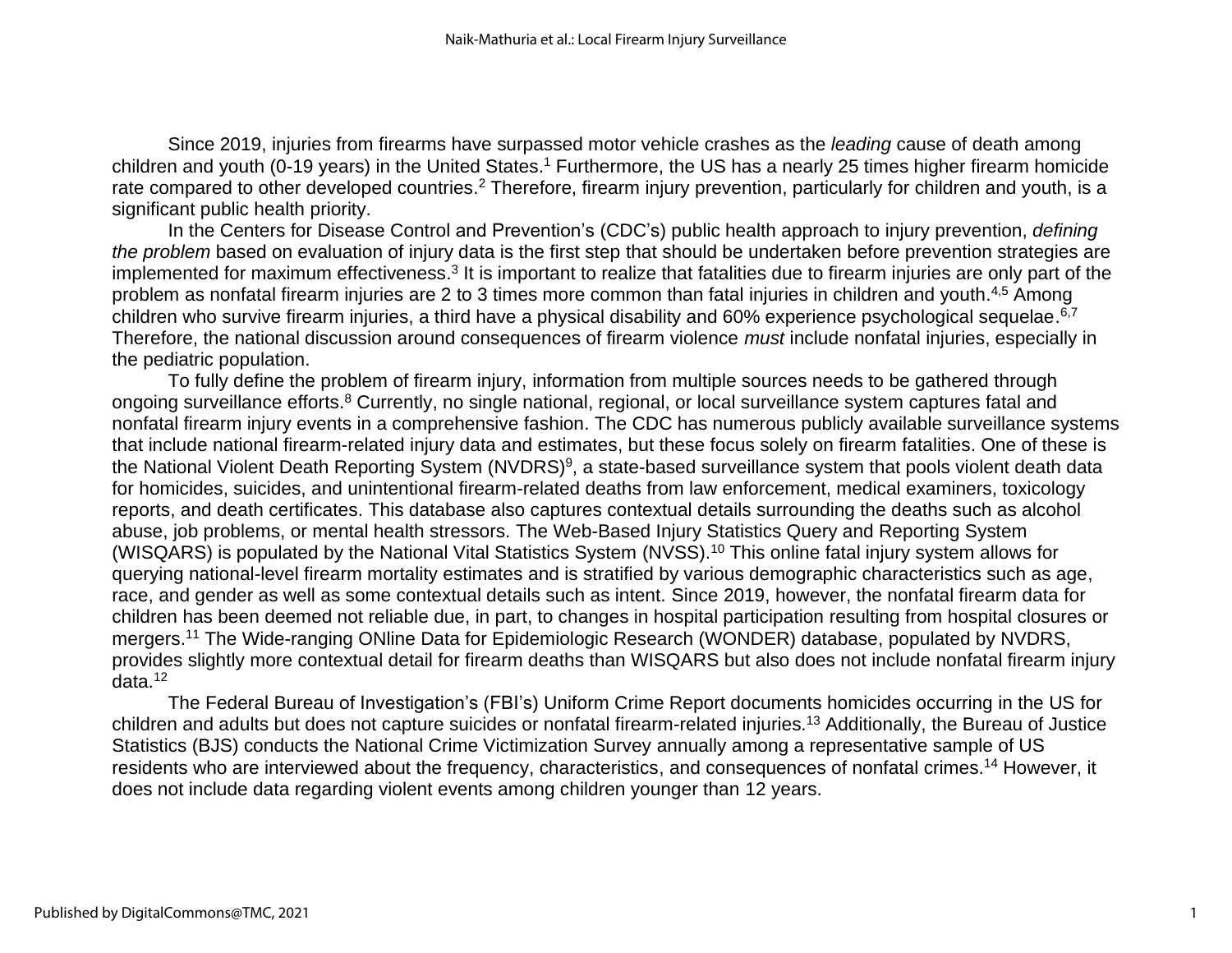Hospital-level data on patients presenting with firearm-related injuries can be obtained from the National Trauma Data Bank (NTDB),<sup>15</sup> which includes injury data from over 900 trauma centers; databases managed by the Agency for Healthcare Research and Quality Healthcare Cost and Utilization Project (H-CUP), which include the Kids Inpatient Database, National Inpatient Sample, and the Nationwide Emergency Department Sample)<sup>16</sup>; and the National Electronic Injury Surveillance, which reports emergency visits for injuries. 17

The advantage of the national surveillance systems is that they are broad in scope and designed to provide national or broad regional estimates. However, they are limited in that they do not provide data on nonfatal firearm injury in children; they offer little information about the social factors, context, or shooting types; and local data cannot be determined*.* The hospital-level databases do include nonfatal firearm injury data and may offer data on shooting types and social factors related to either the victim or the shooting event, but they miss many fatal injuries at the scene (particularly suicides). An additional issue is that some national databases are based on weighted estimates and thus may not accurately reflect local conditions; it is not possible to determine city-, county- or region-specific data from these databases (Table 1). In order to plan local prevention efforts, an accurate local injury estimate of firearm injury ("defining the problem") is essential.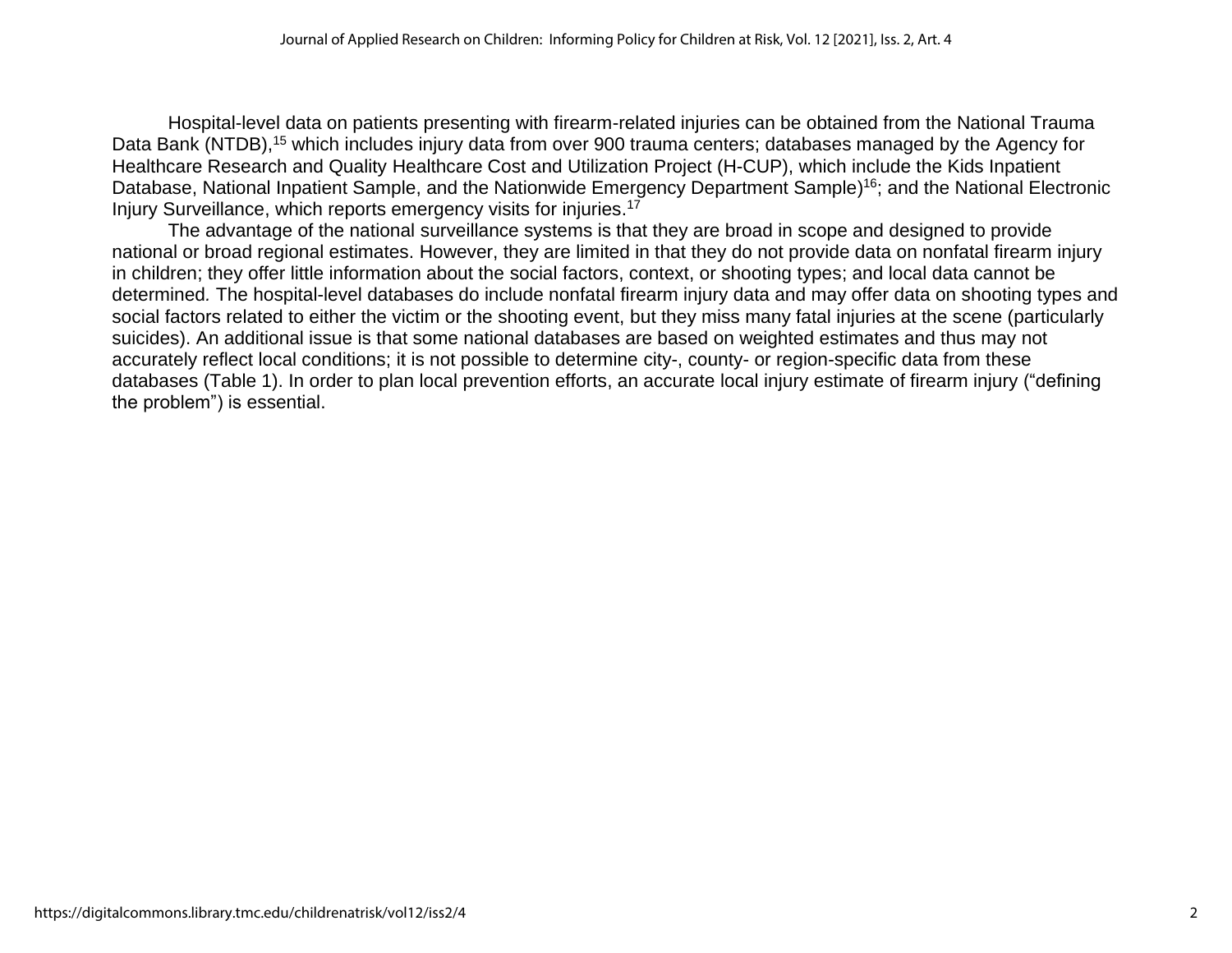Table 1: Comparisons of Existing Publicly Available Surveillance Systems for Fatal and Nonfatal Firearm Injuries in the US

|                         |                                    | <b>NVDRSa</b>                            | <b>NVSSb</b>                             | <b>UCR<sup>c</sup></b>                                                                         | <b>NCVSd</b>                                                       | <b>NTDB</b> <sup>e</sup>                                                                | <b>NEISS<sup>f</sup></b>                                 | H-CUP <sup>g</sup>                                                                                                                                    |
|-------------------------|------------------------------------|------------------------------------------|------------------------------------------|------------------------------------------------------------------------------------------------|--------------------------------------------------------------------|-----------------------------------------------------------------------------------------|----------------------------------------------------------|-------------------------------------------------------------------------------------------------------------------------------------------------------|
| Data type               |                                    | Individual data<br>from all 50<br>states | Individual data<br>from all 50<br>states | Individual data<br>from participating<br>law enforcement<br>agencies (over<br>18,000 agencies) | National<br>representative<br>sample from<br>150,000<br>households | Individual data<br>from participating<br>trauma centers<br>(over 900 centers) sample of | Nationally<br>representative<br>probability<br>hospitals | Weighted estimates<br>from 7 million pediatric<br>hospitalizations per<br>year (KID and NIS);<br>145 million emergency<br>department visits<br>(NEDS) |
| <b>Firearm injuries</b> |                                    |                                          |                                          |                                                                                                |                                                                    |                                                                                         |                                                          |                                                                                                                                                       |
|                         | A Outcome                          |                                          |                                          |                                                                                                |                                                                    |                                                                                         |                                                          |                                                                                                                                                       |
|                         | Fatal                              | $\checkmark$                             | $\checkmark$                             | $\checkmark$                                                                                   |                                                                    | $\checkmark$                                                                            | $\checkmark$                                             | $\checkmark$                                                                                                                                          |
|                         | Nonfatal                           |                                          |                                          |                                                                                                | $\checkmark$                                                       | $\checkmark$                                                                            | $\checkmark$                                             |                                                                                                                                                       |
| B                       | <b>Types</b>                       |                                          |                                          |                                                                                                |                                                                    |                                                                                         |                                                          |                                                                                                                                                       |
|                         | Homicides/interpersonal            | $\checkmark$                             | $\checkmark$                             | $\checkmark$                                                                                   | $\checkmark$                                                       | $\checkmark$                                                                            | $\checkmark$                                             |                                                                                                                                                       |
|                         | Suicide/self-inflicted intentional | $\checkmark$                             | $\checkmark$                             |                                                                                                |                                                                    | $\checkmark$                                                                            | $\checkmark$                                             | $\checkmark$                                                                                                                                          |
|                         | Unintentional                      | $\checkmark$                             | $\checkmark$                             |                                                                                                |                                                                    | $\checkmark$                                                                            | $\checkmark$                                             | $\checkmark$                                                                                                                                          |
| C.                      | Data sources                       |                                          |                                          |                                                                                                |                                                                    |                                                                                         |                                                          |                                                                                                                                                       |
|                         | Law enforcement                    | $\checkmark$                             |                                          | $\checkmark$                                                                                   |                                                                    |                                                                                         |                                                          |                                                                                                                                                       |
|                         | Hospital/healthcare setting        |                                          |                                          |                                                                                                |                                                                    | $\checkmark$                                                                            | $\checkmark$                                             | $\checkmark$                                                                                                                                          |
|                         | Medical examiners reports          | $\checkmark$                             | $\checkmark$                             |                                                                                                |                                                                    |                                                                                         |                                                          |                                                                                                                                                       |
|                         | Survey                             |                                          |                                          |                                                                                                | $\checkmark$                                                       |                                                                                         |                                                          |                                                                                                                                                       |
| D                       | <b>Contextual details</b>          |                                          |                                          |                                                                                                |                                                                    |                                                                                         |                                                          |                                                                                                                                                       |
|                         | Surrounding the injury             | $\checkmark$                             | $\checkmark$                             |                                                                                                | $\checkmark$                                                       | $\checkmark$                                                                            | $\checkmark$                                             | $\checkmark$                                                                                                                                          |
|                         | About the affected persons         |                                          |                                          | $\checkmark$                                                                                   | $\checkmark$                                                       |                                                                                         |                                                          |                                                                                                                                                       |

a. National Violent Death Reporting System (NVDRS) – contributes national data for CDC's Web-Based Injury Statistics Query and Reporting System (WISQARS)

b. National Vital Statistics System (NVSS) – contributes national data for CDC's Wide-ranging ONline Data for Epidemiologic Research (WONDER)

c. Unified Crime Reporting Program (UCR)

d. National Crime Victimization Survey (NCVS)

e. National Trauma Data Bank (NTDB)

f. National Electronic Injury Surveillance System (NEISS)

g. Healthcare Cost and Utilization Project (H-CUP) maintains several databases: Kid's Inpatient Database (KID), Nationwide Emergency Department Sample (NEDS), National Inpatient Sample (NIS)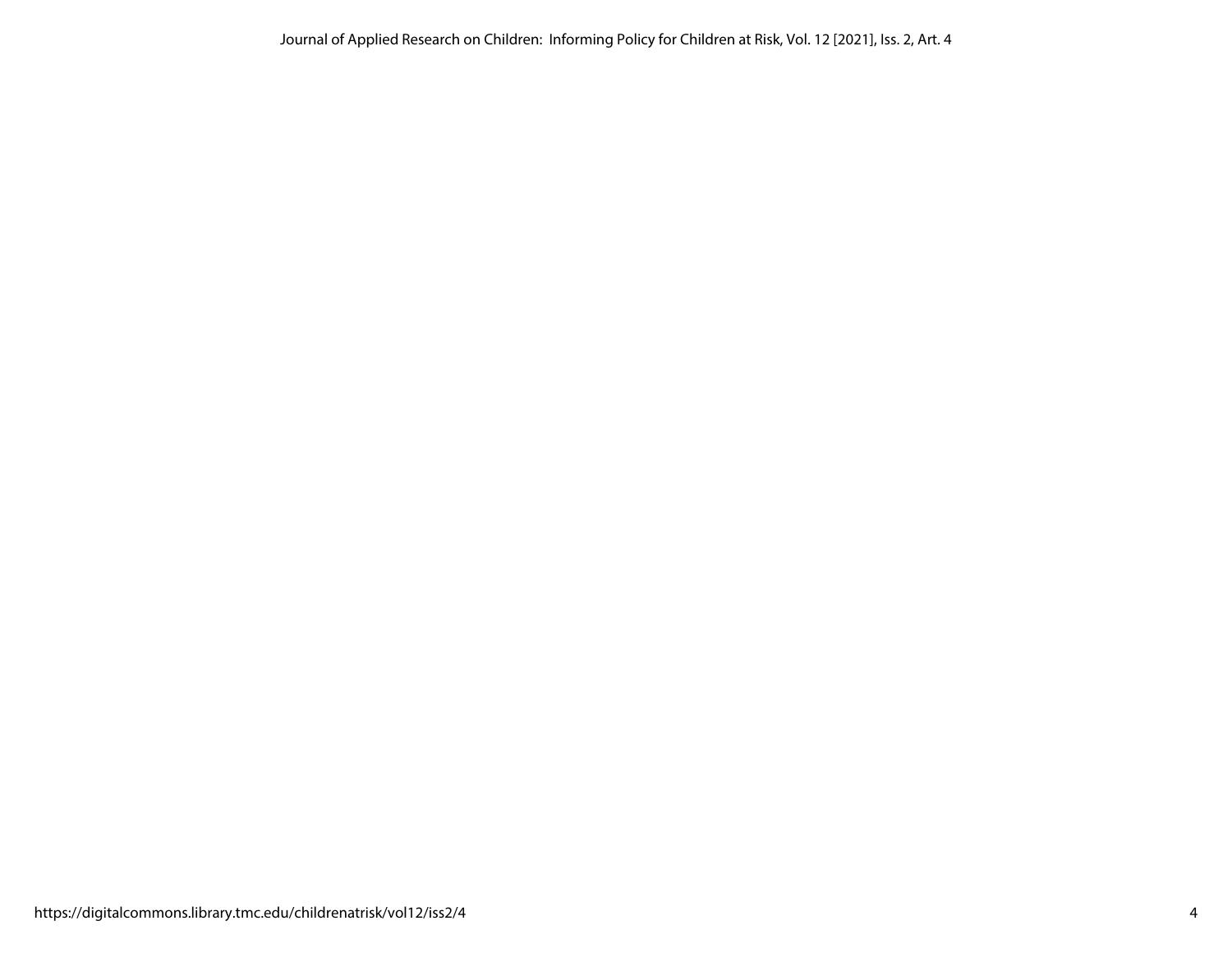A great example of local surveillance is that for motor vehicle crashes (MVCs). Information on fatal and serious nonfatal MVCs is available at the local level and is mandated by law. While local police compile vehicle crash data for their jurisdictions, the Highway Safety Act of 1973 (23 U.S.C. 152) requires that each state conduct and systematically maintain a survey of all highways to identify hazardous locations that may constitute a danger to vehicles and to pedestrians.<sup>18</sup> These data are typically compiled at the state level, either by the state police or the state department of transportation, but they allow for local analysis to be conducted. The law establishes a benefit-cost methodology for identifying safety project locations and for assigning priorities. The act provides mandates for states and an earmarked funding source for safety improvements. States cannot use the excuse of lack of funding to avoid having to improve the safety of the highways. Unfortunately, such legislation and funding does not yet exist for firearm events.

Given the limited state and national surveillance data for firearm injury, defining the problem to create targeted and tailored interventions to decrease firearm injury in children requires establishment of local firearm injury surveillance systems. A comprehensive database is needed that links firearm injury data from diverse sources such as healthcare providers, emergency services, law enforcement, forensic services, and planning agencies. In addition, collaboration between agencies that collect these data is essential for purposes of data sharing and joint development and implementation of injury prevention efforts.

Our recommendation for building a comprehensive surveillance system of local firearm injury in children is guided by the CDC's Socio-Ecological Model framework for prevention, which considers the interplay between individuals (relationships), community, and societal levels that put children and youth at risk for firearm injury (Figure 1). 3,19 More specifically, this framework searches for relevant and modifiable risk factors for injury prevention.<sup>19</sup> It is important to realize that risk factors, especially in pediatric firearm injury, often vary based on firearm injury types (interpersonal violence, unintentional, intentionally self-inflicted).<sup>20</sup> Thus, unique socio-ecological models are likely required to evaluate prevention of each of the pediatric firearm injury types.

Individual risk factors for unintentional shootings include young age and homes with unsecured weapons.<sup>21,22</sup> For suicide, the presence of a gun in the home and a history self-harm are strong determinants.<sup>23,24</sup> Substance and alcohol misuse are positively associated with both interpersonal violence shootings<sup>25-27</sup> and firearm suicide among adolescents.<sup>28,29</sup> Prior violence exposure is also an individual factor associated with firearm violence.<sup>30-32</sup> Relationship factors such as participation in gangs or gang-related violence are associated with an elevated risk of firearm injury. 33,34 Failure to secure weapons has been estimated to increase unintentional shootings and suicides by up to a third.<sup>35</sup> Policies, such as child access protection (CAP) state laws requiring secure household firearm storage, have been associated with decreased pediatric firearm injuries.<sup>36</sup>

There are definite community correlates of firearm fatalities and injuries. Concentrated disadvantage (poverty, lack of jobs, and broken families) and predominantly minority communities have long been correlated with homicide rates.<sup>37-42</sup> While neighborhood, community, and environmental factors are often a backdrop of firearm violence, they are not an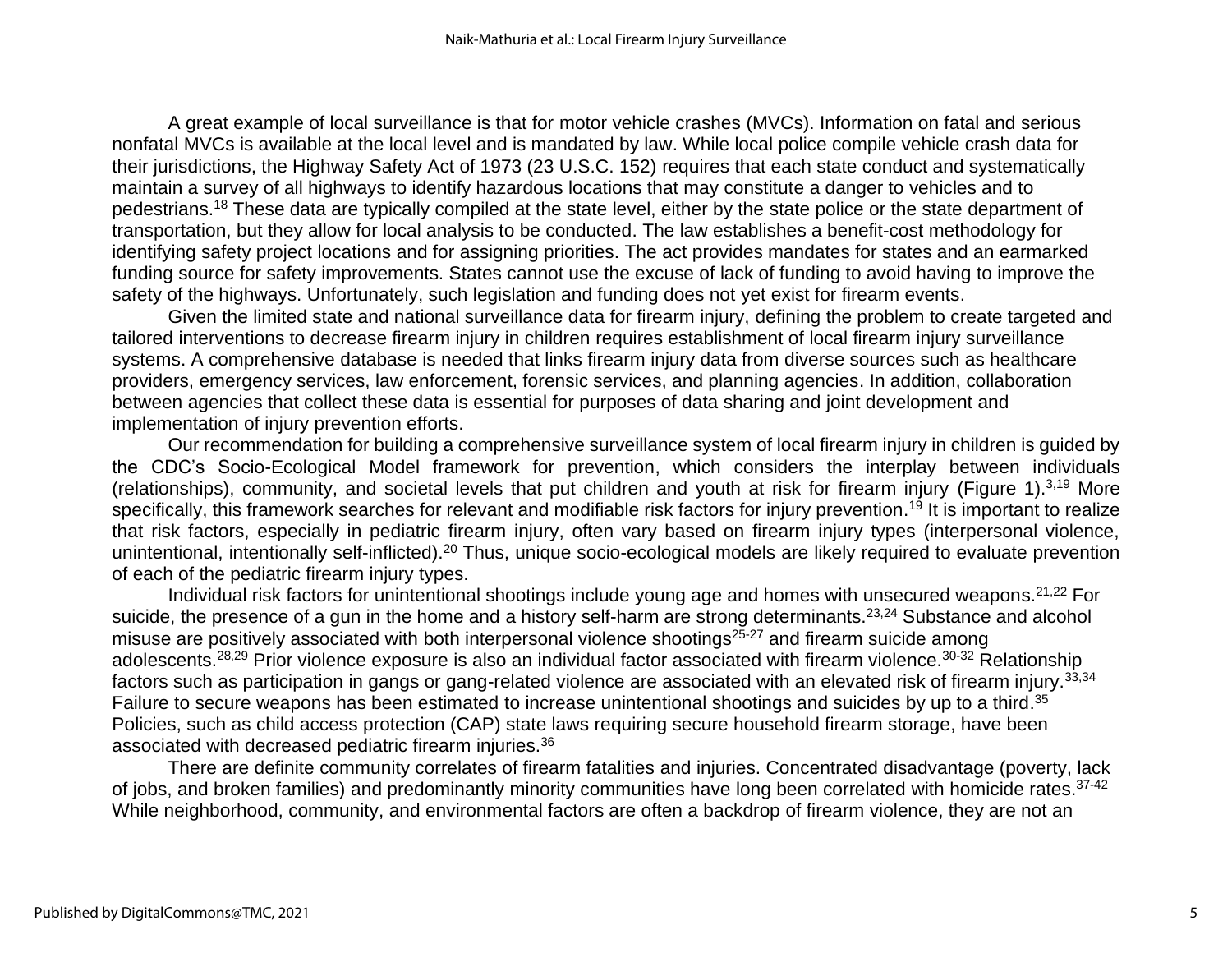explanation for childhood violence, given that the vast majority of people do not commit crimes, even in the poorest neighborhoods. 43-45



Figure 1: Socio-ecological model for injury prevention adapted for firearm injury prevention.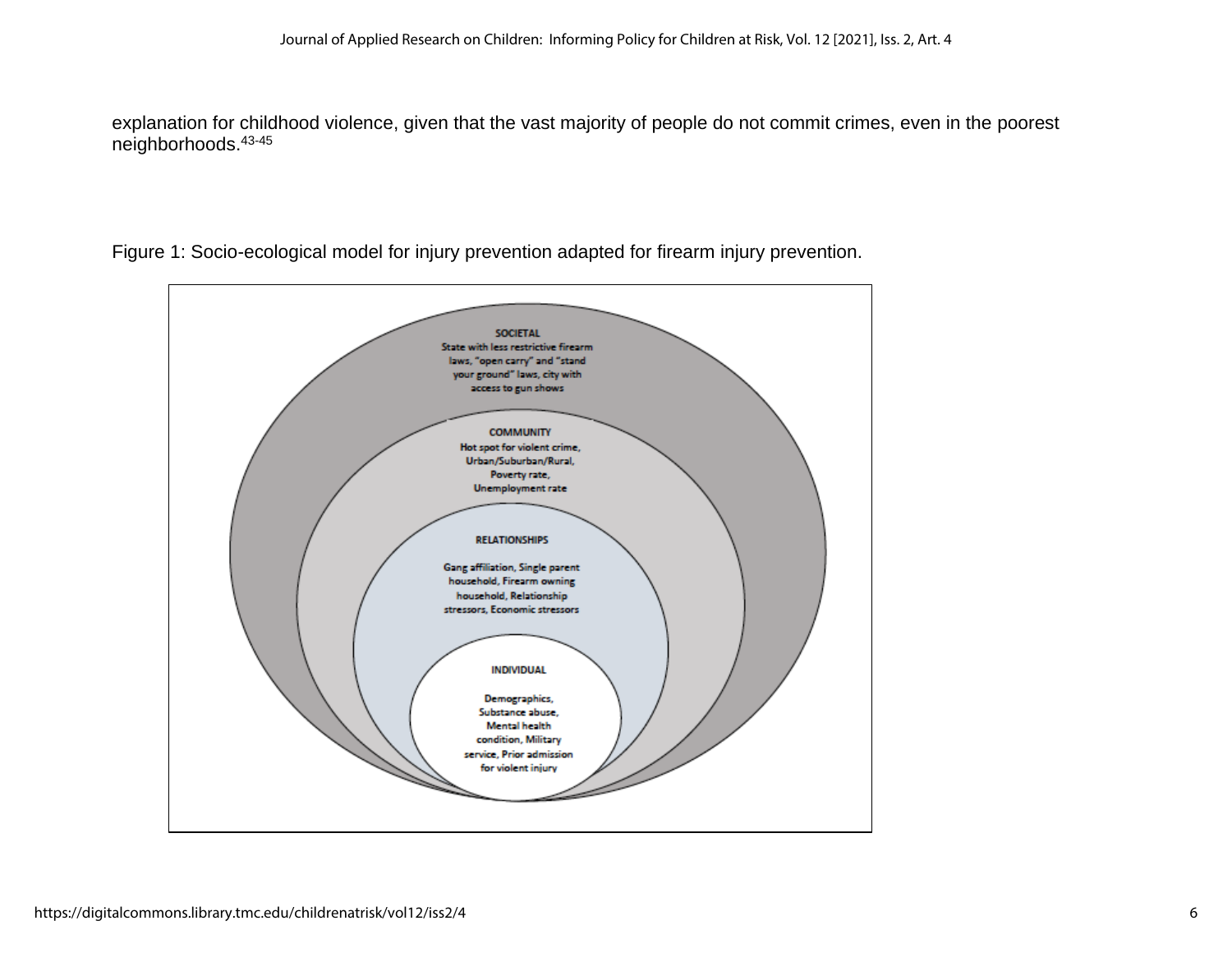The following is a description of possible data sources that should be considered when developing a surveillance system for firearm injury at the local level:

Hospital-level data: Data on patient demographics, injury date and time, shooting intent, injury types and severity, insurance status, and residence locations can be obtained from emergency center data or billing records. Additionally, detailed chart review of electronic health records as well as clinician and social worker notes may provide information on social risk factors such as gang involvement, drug or alcohol use, household characteristics, and prior admissions for violent injury. Hospitals designated as trauma centers often have institutional trauma registries that are searchable for firearm injury data.

County medical examiner's (ME's) office data: Victims with firearm injuries that are fatal at the scene are usually not transported to hospitals. Thus, collaboration with the ME office is critical for obtaining forensic records that contain detailed data on demographics and circumstances including shooting intent and social risk factors such as household characteristics and drug or alcohol use.

Police incident records: Records on crimes committed with a firearm can provide useful information regarding shooting location, date, and time. However, this data can be limited regarding individual characteristics as personal information on both victims and assailants is usually legally protected.

Emergency medical services (EMS) records: Prehospital data can provide important information on shooting locations and patient demographics. While this documentation is sometimes included in hospital records, directly accessing the database of large EMS agencies in the region may provide valuable information.

Census Bureau: The Census Bureau is a great source of community and neighborhood-level data. Information can be obtained on the residential population and is broken down by a wide variety of factors such as age, ethnicity, household characteristics, income, and poverty levels.

Planning agencies. Other sources of neighborhood-level data are from the various city and regional planning agencies. Land-use information on general land-use categories of parcels (residential, commercial, industrial) as well as the type of residential use (eg, single-family, multifamily) indicates the types of environments where shootings occur. Data on roadways can provide information about the volume of traffic on particular roads. Data on neighborhood amenities, such as parks, churches, community centers, and recreational centers that might mediate firearm violence, can be obtained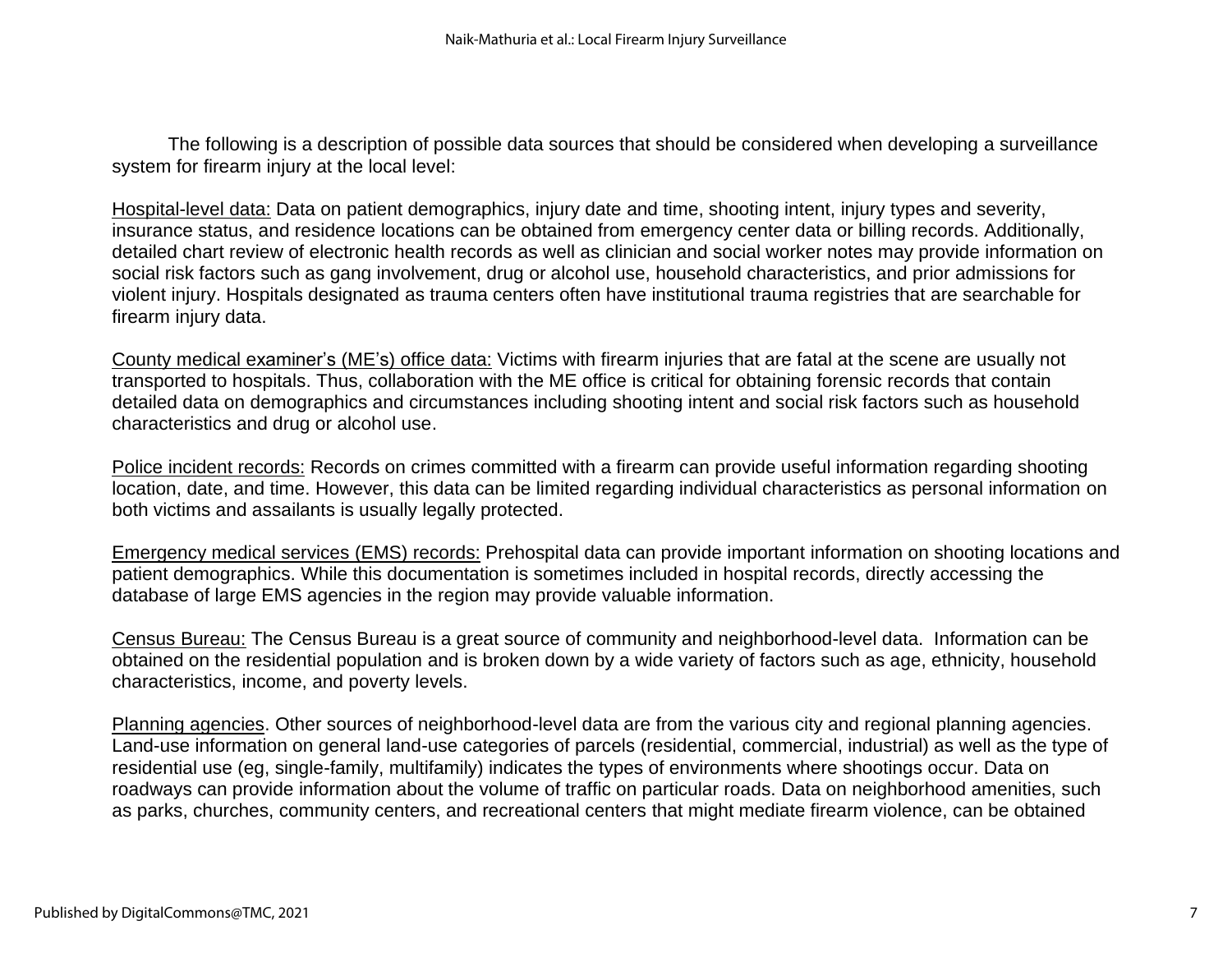from the regional planning agency. Data on alcohol-serving businesses, a land use that has been associated with firearm violence, can be obtained from the state alcohol board that usually documents alcohol licenses

Data obtained from these sources has definite limitations, particularly regarding individual risk factors. We do not generally know how individuals obtained their firearms or how long they have been exposed to them. We do not know what level of firearm training these individuals have experienced (if any). Also, we do not know whether their involvement in a shooting incident (either as a victim or a perpetrator) included other persons. This type of data must be obtained indirectly, either from the police who sometimes document this or from surveys of victims and families, which could potentially be collected during hospital evaluations. A new concept called "trauma-informed care," which includes individual violence-exposure screening during hospital admissions, is gaining popularity and is likely to gain widespread adoption going forth, which will be a potential additional source of this data.<sup>46</sup>

In summary, firearm injury prevention for children and youth should be a top public health priority. National data provides only a partial depiction of the significance of the problem through fatal data reports. Until there are mandated national or regional surveillance systems such as those for MVCs, local firearm injury surveillance will be necessary to plan informed injury prevention efforts.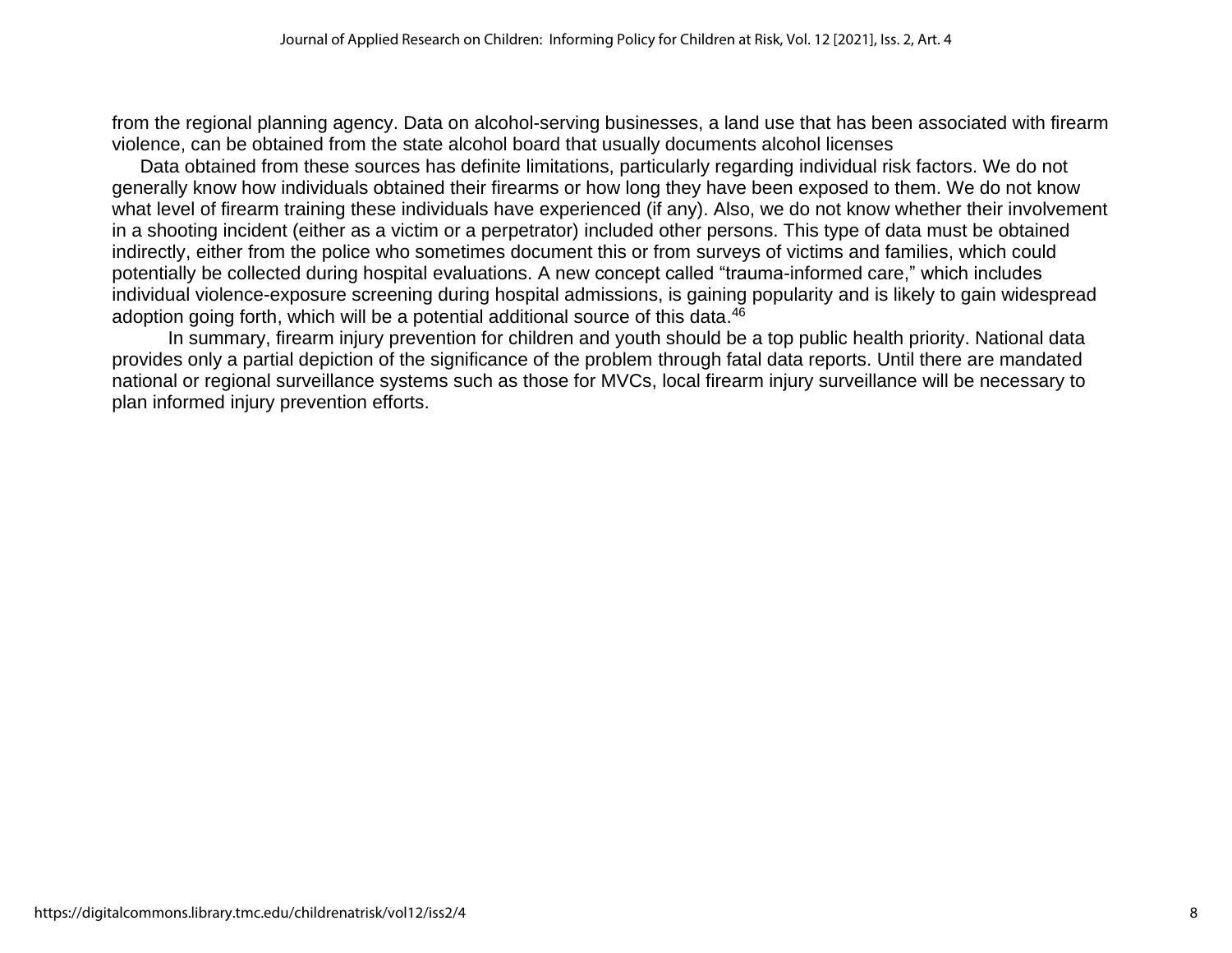## **References**

1. Andrews AL, Killings X, Oddo ER, Gastineau KA, Hink AB. Pediatric firearm injury mortality epidemiology. *Pediatrics*. 2022;149(3).

2. Grinshteyn E, Hemenway D. Violent death rates in the US compared to those of the other high-income countries, 2015. *Prev Med*. 2019;123:20-26.

3. Espitia-Hardeman V, Paulozzi LJ. Injury surveillance training manual; instructor guide. National Center for Injury Prevention and Control; 2005. Accessed May 25, 2022. https://stacks.cdc.gov/view/cdc/11391

4. Gun Violence Archive. Updated May 23, 2022. Accessed May 25, 2022. https://www.gunviolencearchive.org/

5. Kaufman EJ, Wiebe DJ, Xiong RA, Morrison CN, Seamon MJ, Delgado MK. Epidemiologic trends in fatal and nonfatal firearm injuries in the US, 2009-2017. *JAMA Intern Med*. 2021;181(2):237-244.

6. DiScala C, Sege R. Outcomes in children and young adults who are hospitalized for firearms-related injuries. *Pediatrics*. 2004;113(5):1306-1312.

7. Ranney M, Karb R, Ehrlich P, Bromwich K, Cunningham R, Beidas RS. What are the long-term consequences of youth exposure to firearm injury, and how do we prevent them? A scoping review. *J Behav Med*. 2019;42(4):724-740.

8. Nsubuga P, White ME, Thacker SB, et al. Public health surveillance: a tool for targeting and monitoring interventions. In: Jamison DT, Breman JG, Measham AR, et al, eds. *Disease Control Priorities in Developing Countries.* 2nd ed. World Bank and Oxford University Press; 2006;chap 53.

9. National Violent Death Reporting System (NVDRS). Centers for Disease Control and Prevention. Updated September 28, 2021. Accessed May 25, 2022. <https://www.cdc.gov/violenceprevention/datasources/nvdrs/index.html>

10. WISQARS injury data. Centers for Disease Control and Prevention Updated December 2, 2021. Accessed May 25, 2022. <https://www.cdc.gov/injury/wisqars/index.html>

11. Nonfatal injury data. Centers for Disease Control and Prevention. Updated February 10, 2022. Accessed May 25, 2022. <https://www.cdc.gov/injury/wisqars/nonfatal.html>

12. Friede A, Reid JA, Ory HW. CDC WONDER: a comprehensive on-line public health information system of the Centers for Disease Control and Prevention. *Am J Public Health*. 1993;83(9):1289-1294.

13. Uniform Crime Reporting Program. Federal Bureau of Investigation. Accessed May 25, 2022. <https://www.fbi.gov/services/cjis/ucr>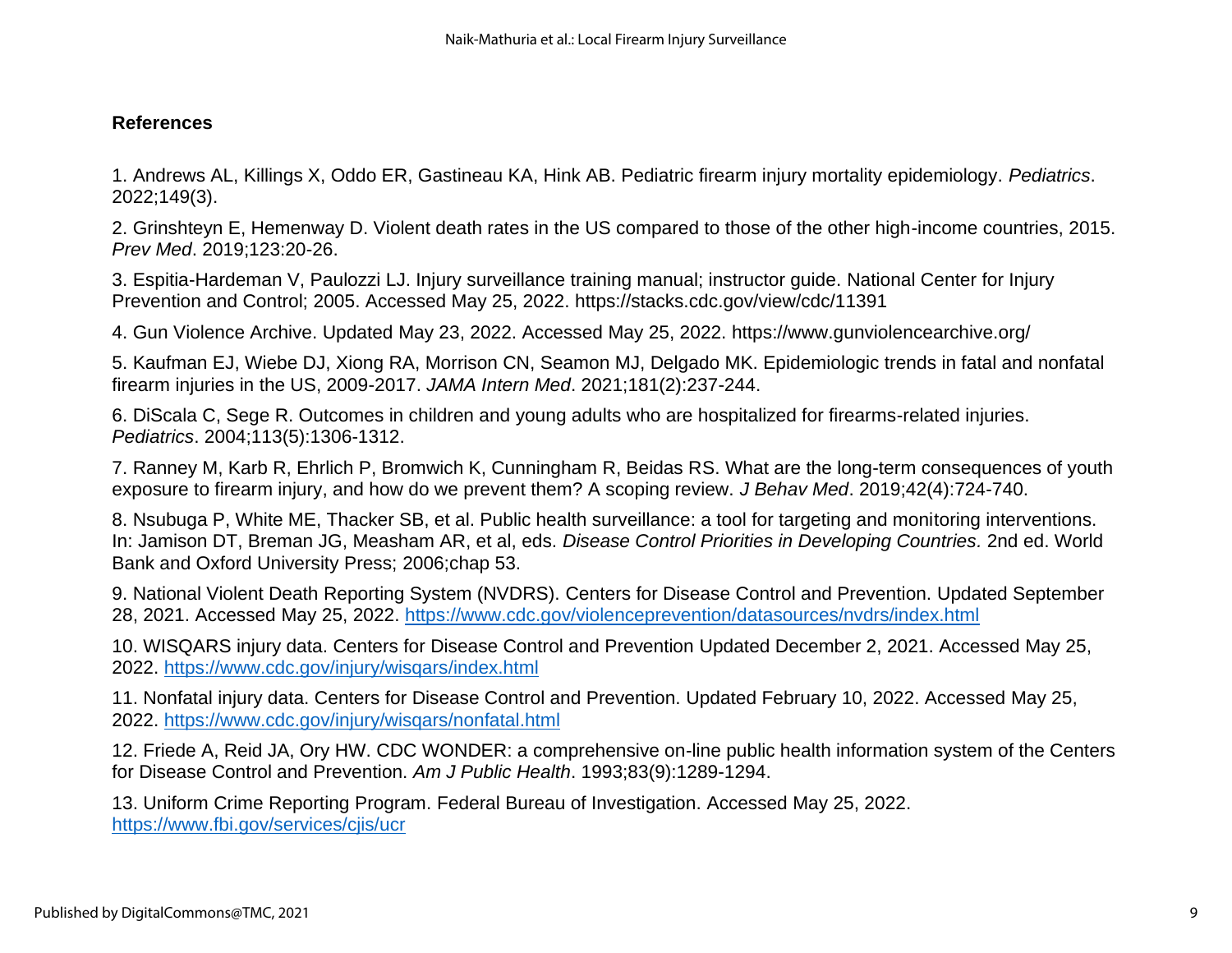14. National Crime Victimization Survey (NCVS). Bureau of Justice Statistics. May 18, 2009. Last updated 2020. Accessed May 25, 2022. https://bjs.ojp.gov/data-collection/ncvs

15. National Trauma Data Bank (NTDB). American College of Surgeons. Accessed May 25, 2022. <https://www.facs.org/quality-programs/trauma/tqp/center-programs/ntdb>

16. Healthcare Cost and Utilization Project (H-CUP) databases. Agency for Healthcare Research and Quality. Updated January 11, 2022. Accessed Mary 25, 2022. <https://www.hcup-us.ahrq.gov/databases.jsp>

17. National Electronic Injury Surveillance System (NEISS). United States Consumer Product Safety Commission. Accessed May 25, 2022. <https://www.cpsc.gov/es/Research--Statistics/NEISS-Injury-Data>

18. Levine N. A motor vehicle safety planning support system: the Houston experience. In: Geertman S, Stillwell J, eds. *Planning Support Systems Best Practice and New Methods*. Springer; 2009:93-111.

19. Krug EG, Mercy JA, Dahlberg LL, Zwi AB. The world report on violence and health. *Lancet*. 2002;360(9339):1083- 1088.

20. Fast facts: firearm violence prevention. What are the different types of firearm injuries? Centers for Disease Control and Prevention. Updated May 4, 2022. Accessed May 25, 2022. <https://www.cdc.gov/violenceprevention/firearms/fastfact.html>

21. Cipriano PF, Blanchard KA, Rosa WE. Preventing violence to achieve peaceful and inclusive societies. *Am J Nurs*. 2021;121(9):58-63.

22. Esparaz JR, Waters AM, Mathis MS, et al. The disturbing findings of pediatric firearm injuries from the National Trauma Data Bank: 2010-2016. *J Surg Res*. 2021;259:224-229.

23. Brewer Jr JW, Cox CS, Fletcher SA, Shah MN, Sandberg M, Sandberg DI. Analysis of pediatric gunshot wounds in Houston, Texas: a social perspective. *J Pediatr Surg*. 2019;54(4):783-791.

24. Brent DA, Perper JA, Allman CJ, Moritz GM, Wartella ME, Zelenak JP. The presence and accessibility of firearms in the homes of adolescent suicides: a case-control study. *JAMA*. 1991;266(21):2989-2995.

25. Groff ER. Quantifying the exposure of street segments to drinking places nearby. *J Quant Criminol*. 2014;30(3):527- 548.

26. Ratcliffe JH. The spatial extent of criminogenic places: a changepoint regression of violence around bars. *Geogr Analysis*. 2012;44(4):302-320.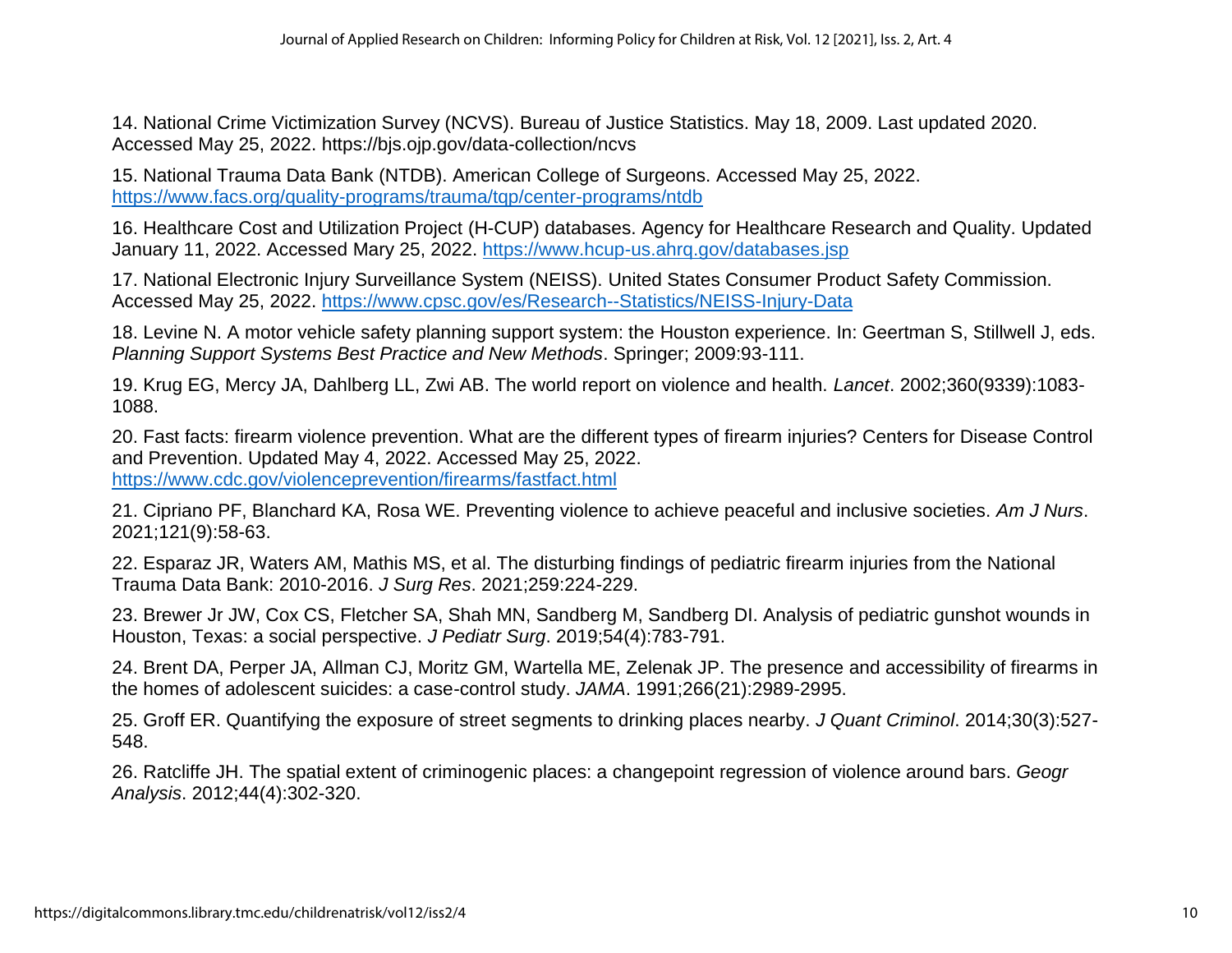27. Gruenewald PJ, Remer L. Changes in outlet densities affect violence rates. *Alcoholism Clin Exp Res*. 2006;30(7):1184-1193.

28. Pompili M, Serafini G, Innamorati M, et al. Suicidal behavior and alcohol abuse. *Int J Environ Res Public Health.* 2010;7(4):1392-1431.

29. Markowitz S, Chatterji P, Kaestner R. Estimating the impact of alcohol policies on youth suicides. *J Ment Health Policy Econ*. 2003;6(1):37-46.

30. Carter PM, Walton MA, Roehler DR, et al. Firearm violence among high-risk emergency department youth after an assault injury. *Pediatrics*. 2015;135(5):805-815.

31. Goldstick JE, Carter PM, Walton MA, et al. Development of the SaFETy score: a clinical screening tool for predicting future firearm violence risk. *Ann Intern Med*. 2017;166(10):707-714.

32. Wamser-Nanney R, Nanney JT, Conrad E, Constans JI. Childhood trauma exposure and gun violence risk factors among victims of gun violence. *Psychol Trauma*. 2019;11(1):99-106.

33. Criminal gangs. Module 7: Firearms, terrorism and organized crime. United Nations Office on Drugs and Crime. April 2020. Accessed May 25, 2022. <https://www.unodc.org/e4j/en/firearms/module-7/key-issues/criminal-gangs.html>

34. Roberto E, Braga AA, Papachristos AV. Closer to guns: the role of street gangs in facilitating access to illegal firearms. *J Urban Health*. 2018;95(3):372-382.

35. Monuteaux MC, Azrael D, Miller M. Association of increased safe household firearm storage with firearm suicide and unintentional death among US youths. *JAMA Pediatrics*. 2019;173(7):657-662.

36. Hamilton EC, Miller CC III, Cox CS Jr, Lally KP, Austin MT. Variability of child access prevention laws and pediatric firearm injuries. *J Trauma Acute Care Surg*. 2018;84(4):613-619.

37. Thompson SK, Gartner R. The spatial distribution and social context of homicide in Toronto's neighborhoods. *J Res Crime Delinquency*. 2014;51(1):88-118.

38. Sampson RJ. *Great American City: Chicago and the Enduring Neighborhood Effect.* University of Chicago Press; 2012.

39. Tcherni M. Structural determinants of homicide: the big three. *J Quant Criminol*. 2011;27(4):475-496.

40. Stults BJ. Determinants of Chicago neighborhood homicide trajectories: 1965-1995. *Homicide Stud*. 2010;14(3):244- 267.